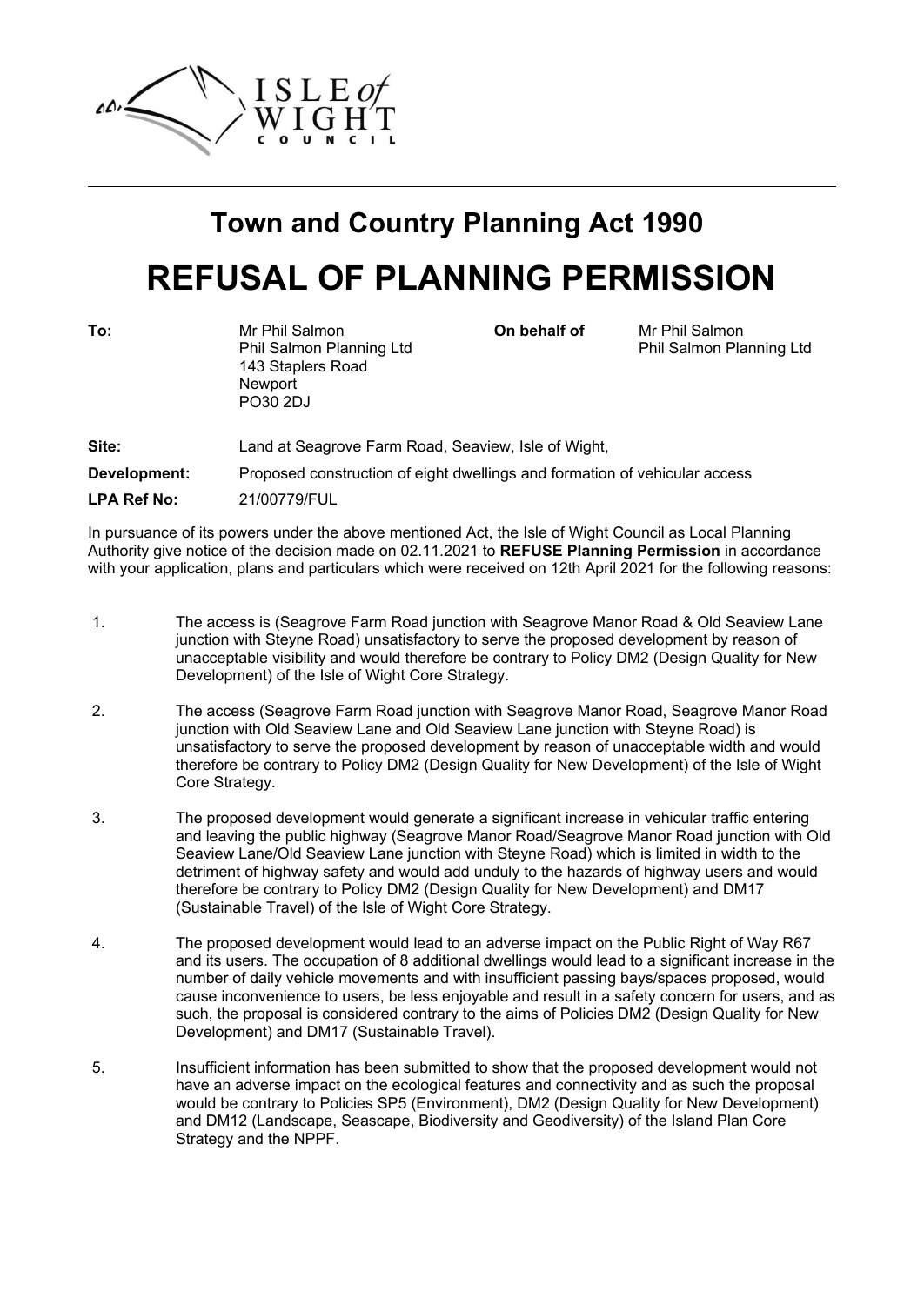- 6. Insufficient information has been submitted to demonstrate that the proposed development would not have an adverse impact on the trees which are of a high amenity situated along Seagrove Farm Road including two ancient oaks and several trees protected by a Tree Protection Order (T.P.O) and which contribute to the landscape qualities of the area as well as provide screening of the site. Requirements to provide a sufficient visibility splays at the entrance to the site from Seagrove Manor Road would require the removal/loss of vegetation and a tree and would result in harm and an impact on the street scene and wider landscape. The trees to the south of the site would also result in shading of garden areas to serve the proposed housing and therefore result in pressure to remove or prune these trees, harming the contribution they make to the surrounding area. As such the proposal would be contrary to Policies SP5 (Environment), DM2 (Design Quality for New Development) and DM12 (Landscape, Seascape, Biodiversity and Geodiversity) of the Island Plan Core Strategy and the NPPF.
- 7. A contribution towards affordable housing provision is required from this development proposal in accordance with the requirements of policy DM4 (Affordable Housing) of the Island Plan Core Strategy and the Council's adopted Affordable Housing Contributions Supplementary Planning Document. The applicants have not completed and submitted a planning obligation under Section 106 of the Town and Country Planning Act 1990 (as amended) to secure the required contribution and in the absence of this, the proposal is considered contrary to the aims of policy DM4 and the Council's SPD.
- 8. The application site is located within the Solent Special Protection Area (SPA) buffer zone and the proposal has the potential to result in increased recreational disturbance to the interest features of the Solent SPA alone and in combination with other development projects. To mitigate for these potential impacts to the Solent SPA, the applicants is required to enter into a planning obligation under Section 106 of the Town and Country Planning Act 1990 (as amended) to secure a contribution from the development towards the Solent Recreation Mitigation Strategy. In the absence of such an obligation or any other proposed measures to mitigate for these potential impacts, it is considered that the proposal would be contrary to the aims of policy DM12 (Landscape, Seascape, Biodiversity and Geodiversity) of the Island Plan Core Strategy and the National Planning Policy Framework.

## **Notes to Applicant**

#### 1. ARTICLE 31 - WORKING WITH THE APPLICANT

In accordance with paragraphs 186 and 187 of the NPPF, the Isle of Wight Council takes a positive approach to development proposals focused on solutions to secure sustainable developments that improve the economic, social and environmental conditions of the area. Where development proposals are considered to be sustainable, the Council aims to work proactively with applicants in the following way:

- The IWC offers a pre-application advice service
- Updates applicants/agents of any issues that may arise in the processing of their application and, where there is not a principle objection to the proposed development, suggest solutions where possible.

The application was not considered to be a sustainable form of development and whilst pre-application advice was sought and further information submitted during the application, this did not overcome the concerns raised at both pre-application stage and during the application.

**Date**: 03.11.2021

**Oliver Boulter Strategic Manager Planning & Infrastructure** Seaclose Offices Fairlee Road **Newport** Isle of Wight PO30 2QS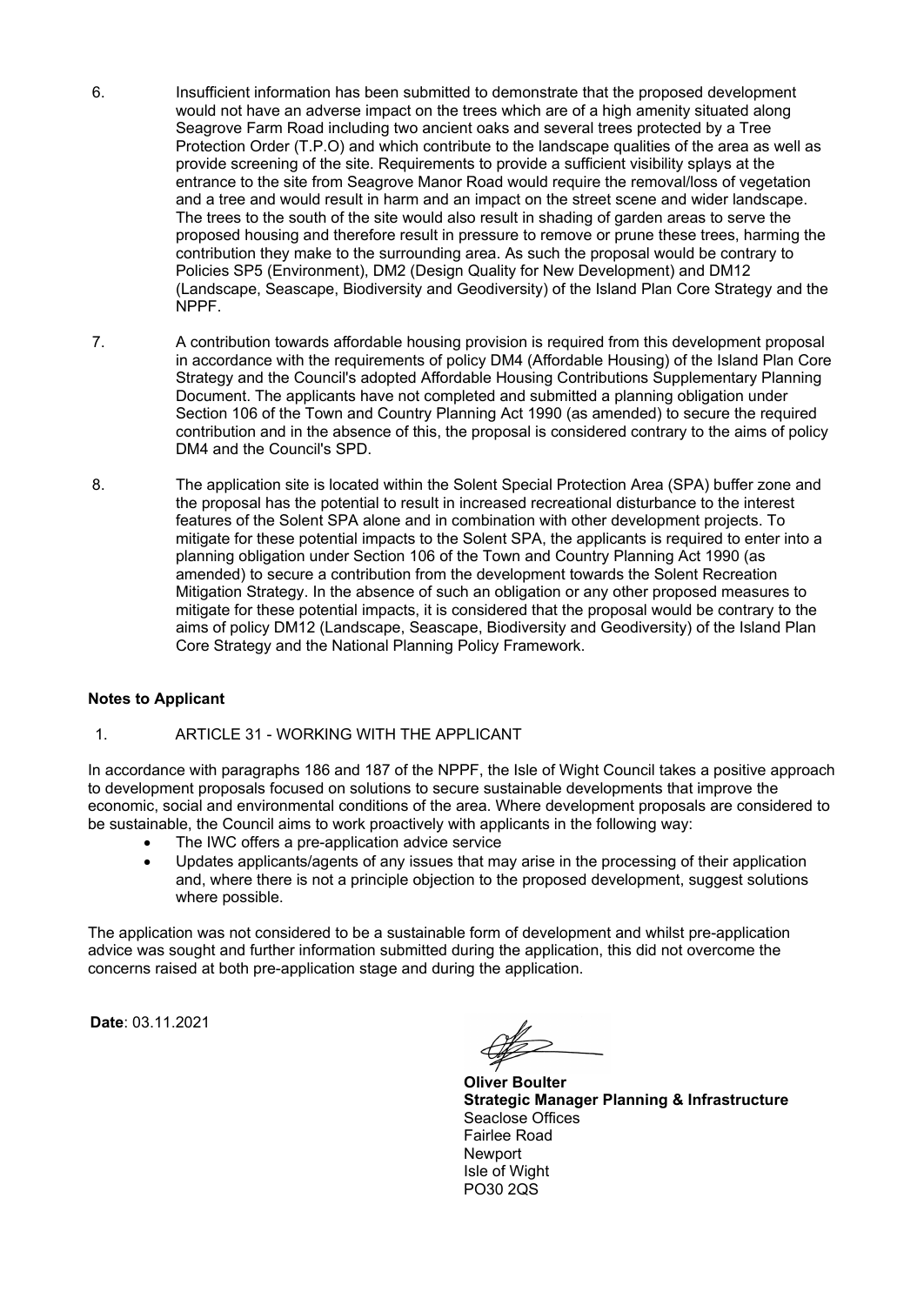All documents associated with this decision, including the officer's report, can be viewed on the council's website <u>http://www.iow.gov.uk/</u>.